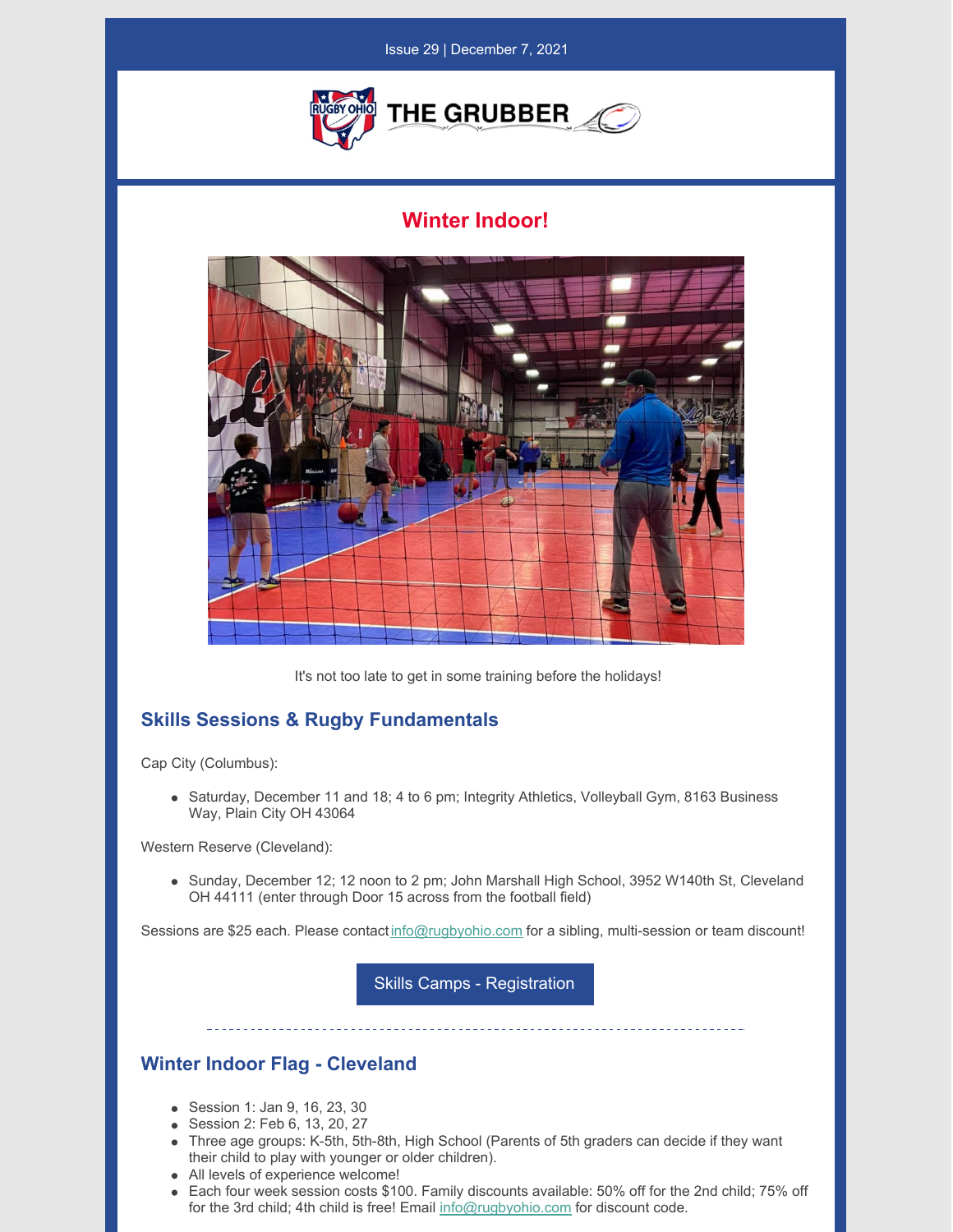High school players can register to their existing high school club or with Rugby Ohio - At Large. Any player who played this fall gets \$10 off their registration as national fees have already been paid for the year. Youth players register with Rugby Ohio - At Large.

> John Marshall High School 3952 W140th St, Cleveland OH 44111

> > K-5th Grade: 1 to 2:30pm 5th to 8th Grade: 1 to 2:30pm High School: 3 to 5pm

At-Large Winter [Registration](https://reg.sportlomo.com/club/usarugby/usayouthandhs/rugbyohio/atlargeohioyouthhs)

## **Holiday Gifts**







There's still time to add these items under your tree! Rugby Ohio will ship directly to you. Hurry before they are gone!

- T-shirts marked down to \$15
- Bucket Hats \$40
- Striped Beanie \$30

Holiday [Merchandise](https://sportsmanager.ie/sportlomo/registration/event-registration/index/6447)



**Happy Holidays from everyone at Rugby Ohio! Looking forward to seeing you in the New Year!**